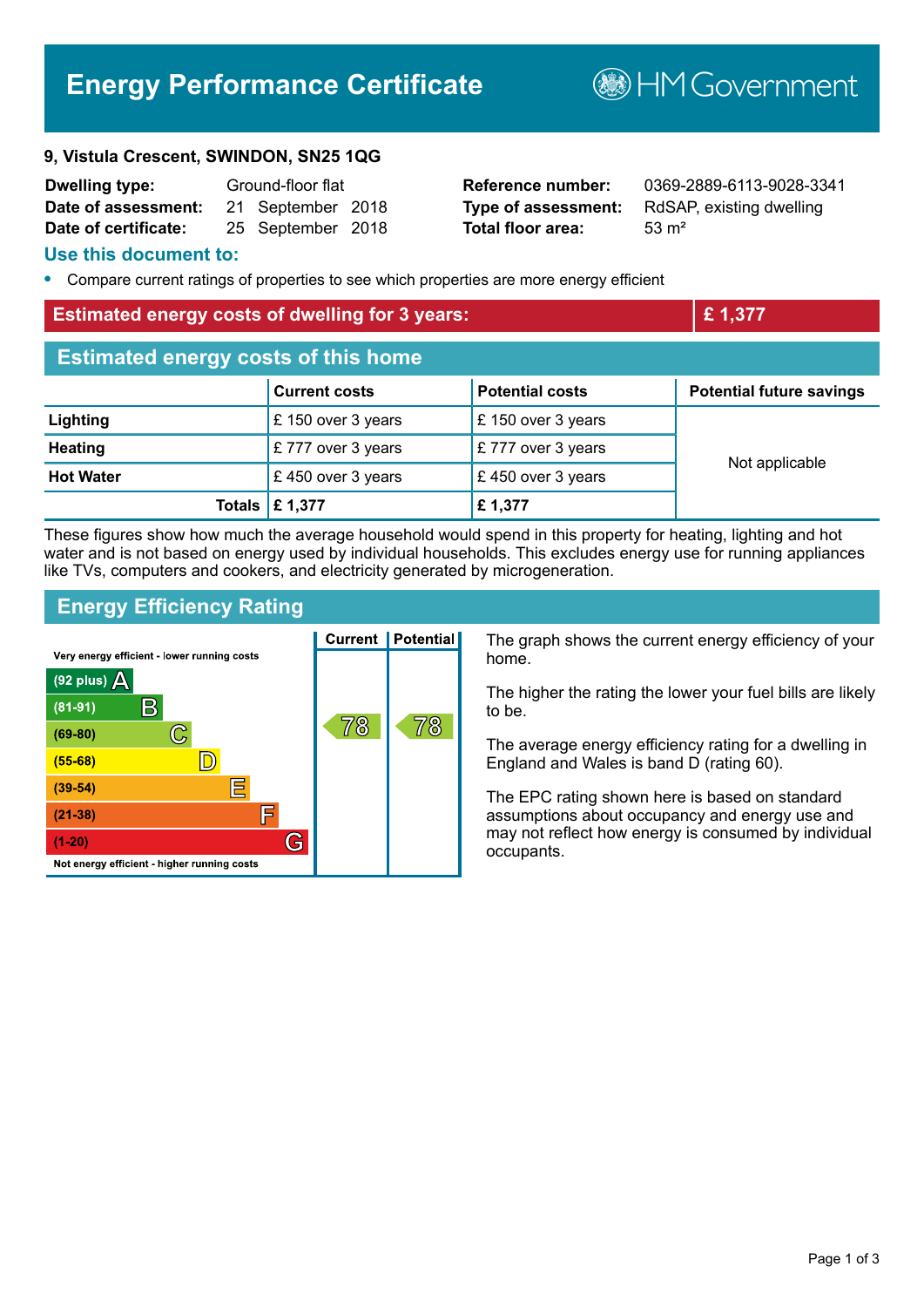**Energy Performance Certificate**

## **Summary of this home's energy performance related features**

| <b>Element</b>        | <b>Description</b>                               | <b>Energy Efficiency</b> |
|-----------------------|--------------------------------------------------|--------------------------|
| Walls                 | Cavity wall, as built, insulated (assumed)       | ★★★★☆                    |
| Roof                  | (another dwelling above)                         |                          |
| Floor                 | Suspended, insulated (assumed)                   |                          |
| <b>Windows</b>        | Fully double glazed                              | ★★★★☆                    |
| Main heating          | Electric storage heaters                         | ★★★☆☆                    |
| Main heating controls | Controls for high heat retention storage heaters | ★★★★☆                    |
| Secondary heating     | Room heaters, electric                           |                          |
| Hot water             | Electric immersion, off-peak                     | ★★★☆☆                    |
| Lighting              | Low energy lighting in all fixed outlets         | *****                    |

Current primary energy use per square metre of floor area: 281 kWh/m² per year

The assessment does not take into consideration the physical condition of any element. 'Assumed' means that the insulation could not be inspected and an assumption has been made in the methodology based on age and type of construction.

#### **Low and zero carbon energy sources**

Low and zero carbon energy sources are sources of energy that release either very little or no carbon dioxide into the atmosphere when they are used. Installing these sources may help reduce energy bills as well as cutting carbon. There are none provided for this home.

## **Your home's heat demand**

For most homes, the vast majority of energy costs derive from heating the home. Where applicable, this table shows the energy that could be saved in this property by insulating the loft and walls, based on typical energy use (shown within brackets as it is a reduction in energy use).

| <b>Heat demand</b>           | <b>Existing dwelling</b> | Impact of loft<br>insulation | Impact of cavity<br>wall insulation | Impact of solid<br>wall insulation |
|------------------------------|--------------------------|------------------------------|-------------------------------------|------------------------------------|
| Space heating (kWh per year) | 2.859                    | N/A                          | N/A                                 | N/A                                |
| Water heating (kWh per year) | l.755                    |                              |                                     |                                    |

You could receive Renewable Heat Incentive (RHI) payments and help reduce carbon emissions by replacing your existing heating system with one that generates renewable heat, subject to meeting minimum energy efficiency requirements. The estimated energy required for space and water heating will form the basis of the payments. For more information, search for the domestic RHI on the www.gov.uk website.

## **Recommendations**

None.